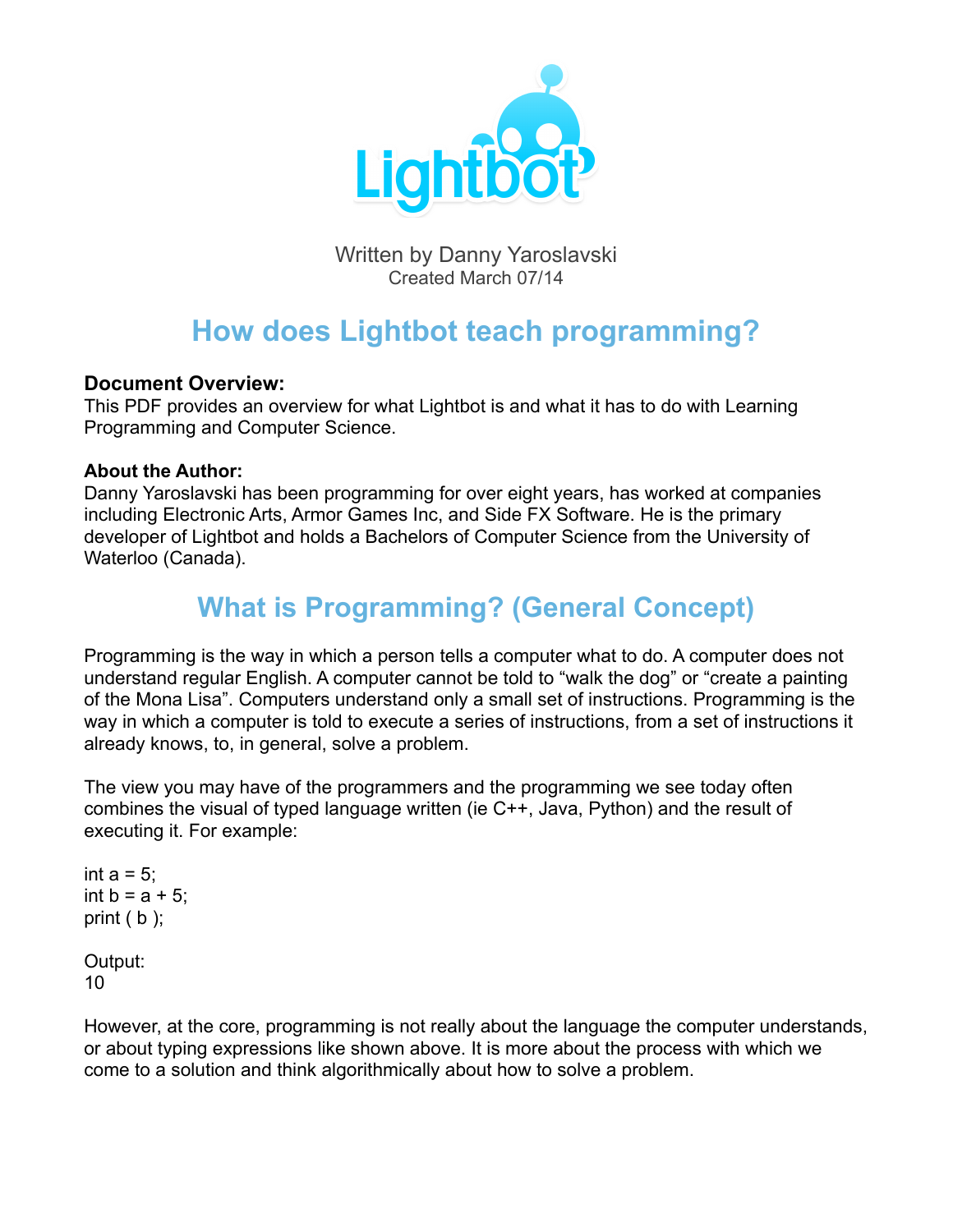## **What is Lightbot?**

Lightbot is a programming puzzle game. This means that at its core, it is a puzzle game, but its game mechanics lend themselves to actually having a one-to-one relationship with programming concepts (more on this later).

The goal of Lightbot is to, in each level, guide a robot to light up all the blue tiles in each level. To do so, you must 'program' the robot using a set of instructions. For example:



An arrow icon tells Lightbot to move forward one space.

A lightbulb icon tells Lightbot to light up the tile he is standing on

# **Relating Lightbot to Programming**

Once you understand what programming means on a general level, and that is about thinking algorithmically to get to a solution, you can begin to see how Lightbot relates to programming.

Here, we'll go over the different concepts that are taught in Lightbot. These concepts will be split into two groups, the second of which has a more 'direct' link to programming.

P**rogramming practices -** the order in which programmers solve problems C**ontrol-flow -** concepts that deal with the step-by-step sequence of program execution

## **Programming Practices**

### **Planning**

At the start of each level, players must evaluate a level and the instructions they have available to them. Players must imagine some way to put themselves in the robot's position and figure out how to guide the robot to solve the level.

This is the same as how programmers must understand and visualize a problem they are tasked with, evaluate the instructions they have available to them in their language of choice, and create a plan of action.

#### **Programming**

Players must sequence instructions according to their plan (using instruction icons).

This is the same as how programmers must write out their program (using code).

### **Testing**

Players run the program they've created and test to see if the solution holds.

This is the same as executing a piece of code and seeing if the result holds with what's expected.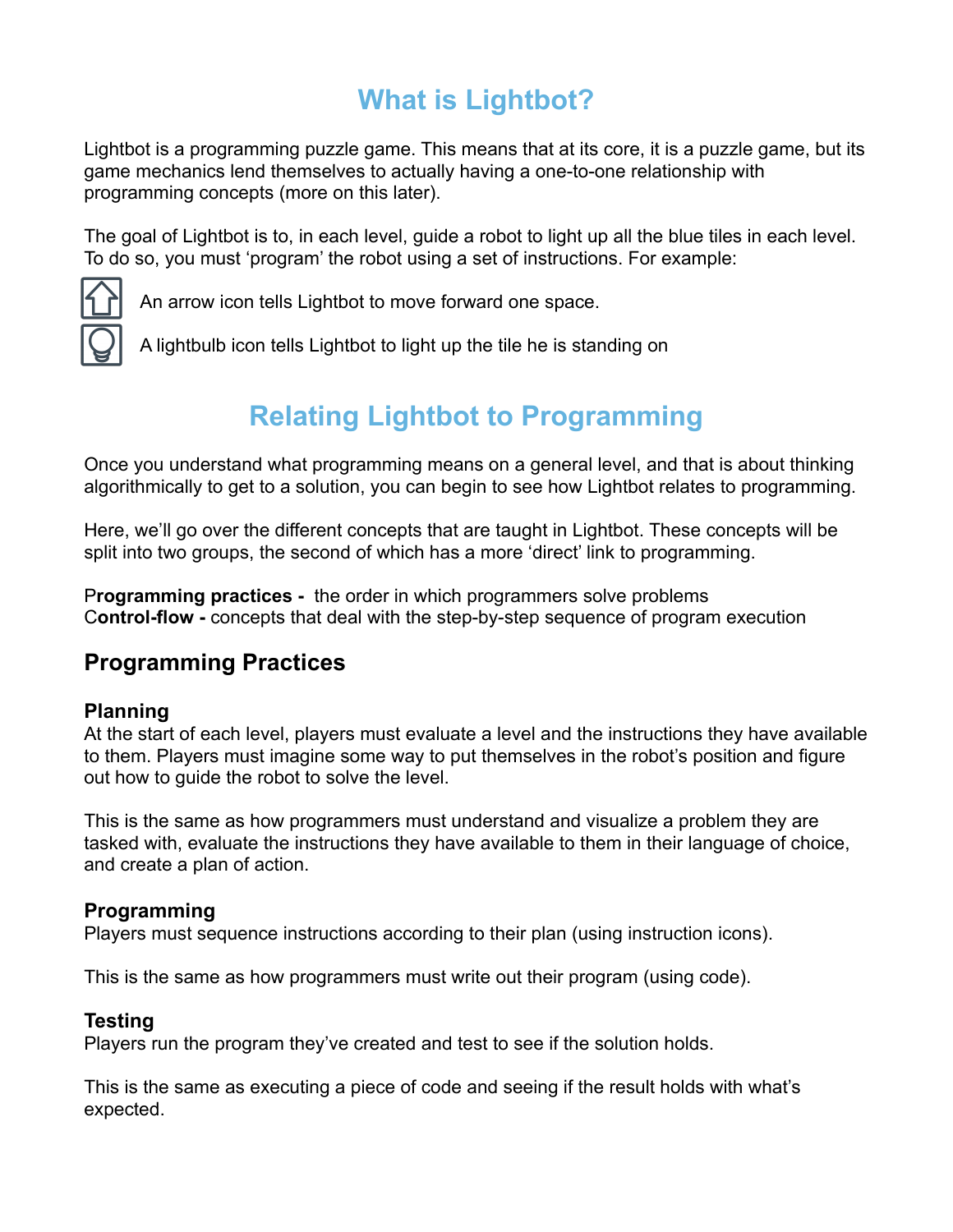### **Debugging**

When a level is not solved correctly, players must look for what may have caused the problem. This may include re-running Lightbot through the commands, or shifting commands around, or removing commands, to understand where the problem came in.

This is the same as what programmers must do when there is a bug in their code. They must generally re-execute the program, paying special attention to what could have gone wrong, as well as trace through where the mistake can be found.

## **Control-Flow Concepts**

Control flow deals with how program execution occurs, one step at a time. There are often similar structures used in all programming languages which are the building blocks for making programs organized, modular and extendable. This includes procedures and loops.

#### **Sequencing Instructions**

Players must place instructions in an order that gets read from first to last.

This is much like how with code, programs execute one line at a time.

#### **Procedures**

Players in Lightbot must use procedures when they don't have enough space in the MAIN block to solve a problem. Procedures are helpful for *extracting patterns* and *re-using* a set of commands multiple times. Procedures also execute in a way that, when a P1 icon is run, all the commands in PROC1 are executed, and at the end of PROC1, execution returns to the command following the P1 icon.

This is much like procedures or functions in a typed programming language. Procedures are useful for *re-using* code and *extracting out* code that would otherwise be duplicated in a program, or that deals with a specific set of actions.

#### **Loops**

Players in Lightbot can use loops to solve some levels. Loops are useful for repetitive tasks, and are an extension of *extracting a pattern* which occurs *over and over.* In Lightbot, recursion is the type of looping that is used.

This is much like a recursive loop in a typed programming language. Loops are, again, useful for executing code that happens *over and over.* In a typed language, recursion is also performed in the same way as in Lightbot, by calling a procedure from within the procedure itself (ie. putting P1 in PROC1). At the end of the loop, program execution jumps to the start of the loop, like it does in the game. In fact, complicated loop structures like Mutual Recursion can be shown in Lightbot.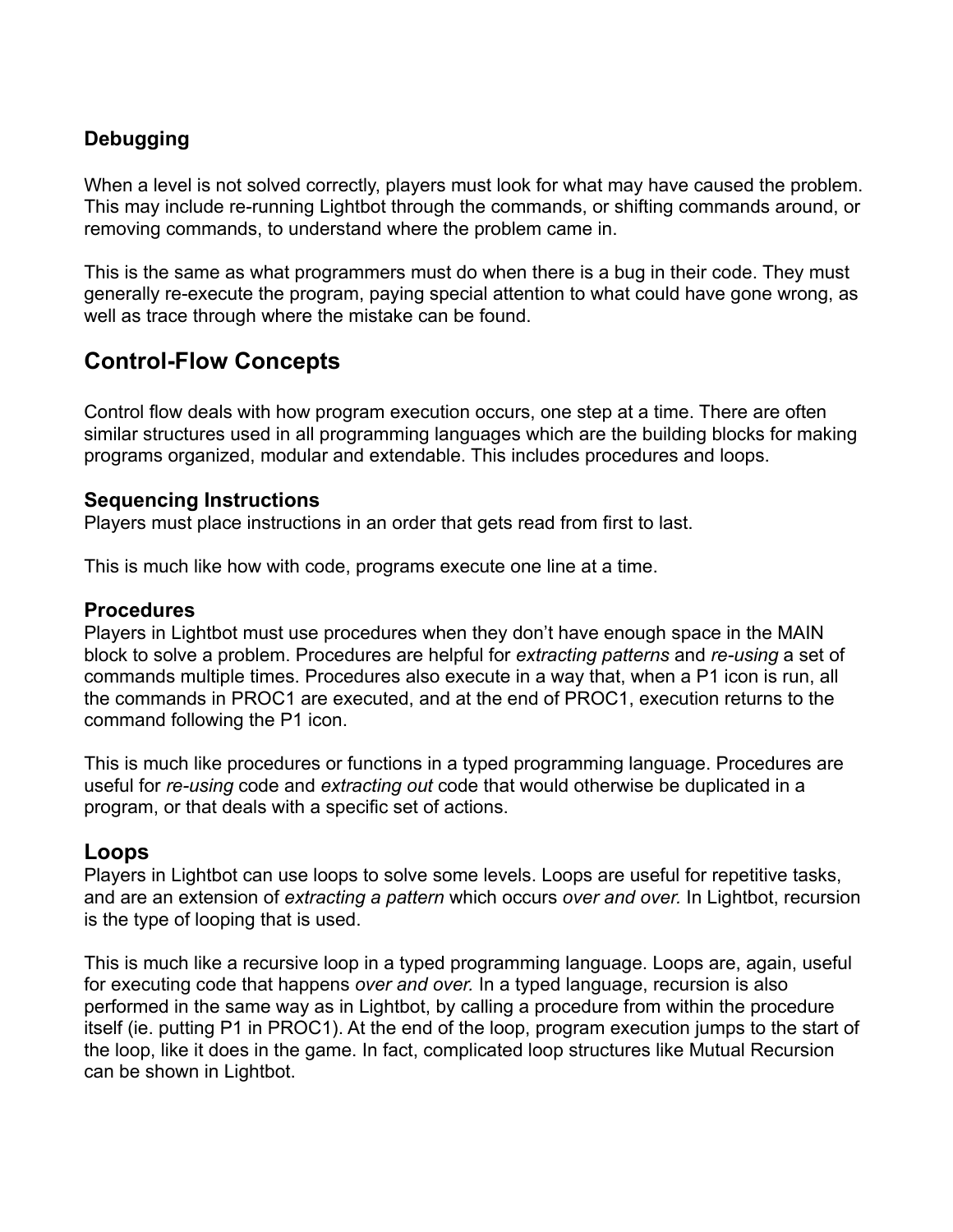## **If Lightbot had a Typed Language**

At its core, Lightbot is about programming, just without a typed language. Imagining it were a typed language, we could have the following translation:



Then a program like the following:



Would become

 **main:** turnLeft() jump() light()

And a program like the following:



Would become

### **main:** forward() proc1() proc1()

### **proc1:**

jump() jump() light()

Using the vocabulary at the top of the page, all of the levels in Lightbot Hour of Code™ can be re-written using the typed language given.